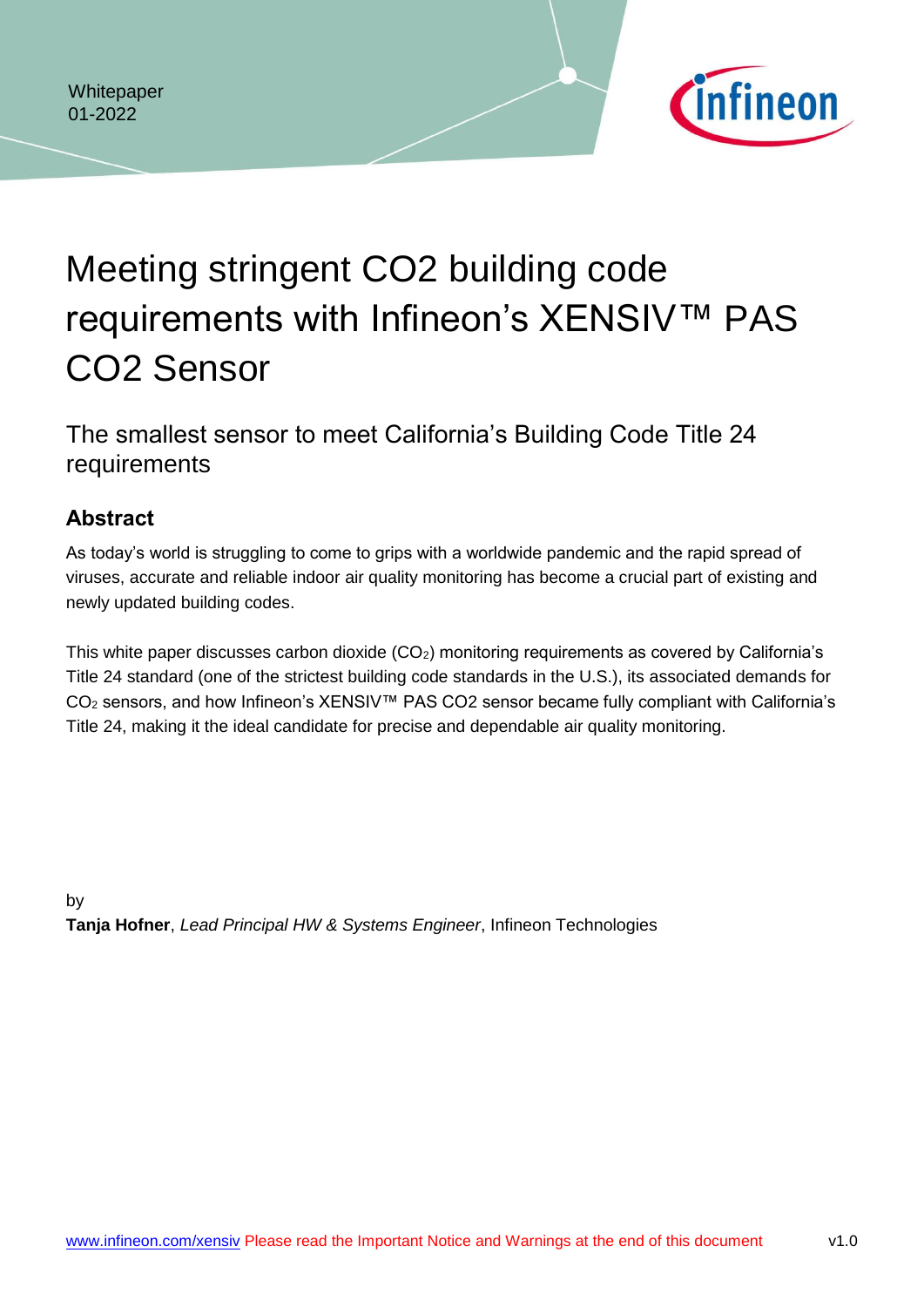# **Table of contents**

| <b>Abstract</b>                                                         |    |
|-------------------------------------------------------------------------|----|
| 1 Introduction                                                          | -3 |
| 2 Meet all Title 24 requirements with Infineon's XENSIV™ PAS CO2 sensor | 5  |
| 3 Conclusion                                                            | 10 |
| <b>References</b>                                                       | 11 |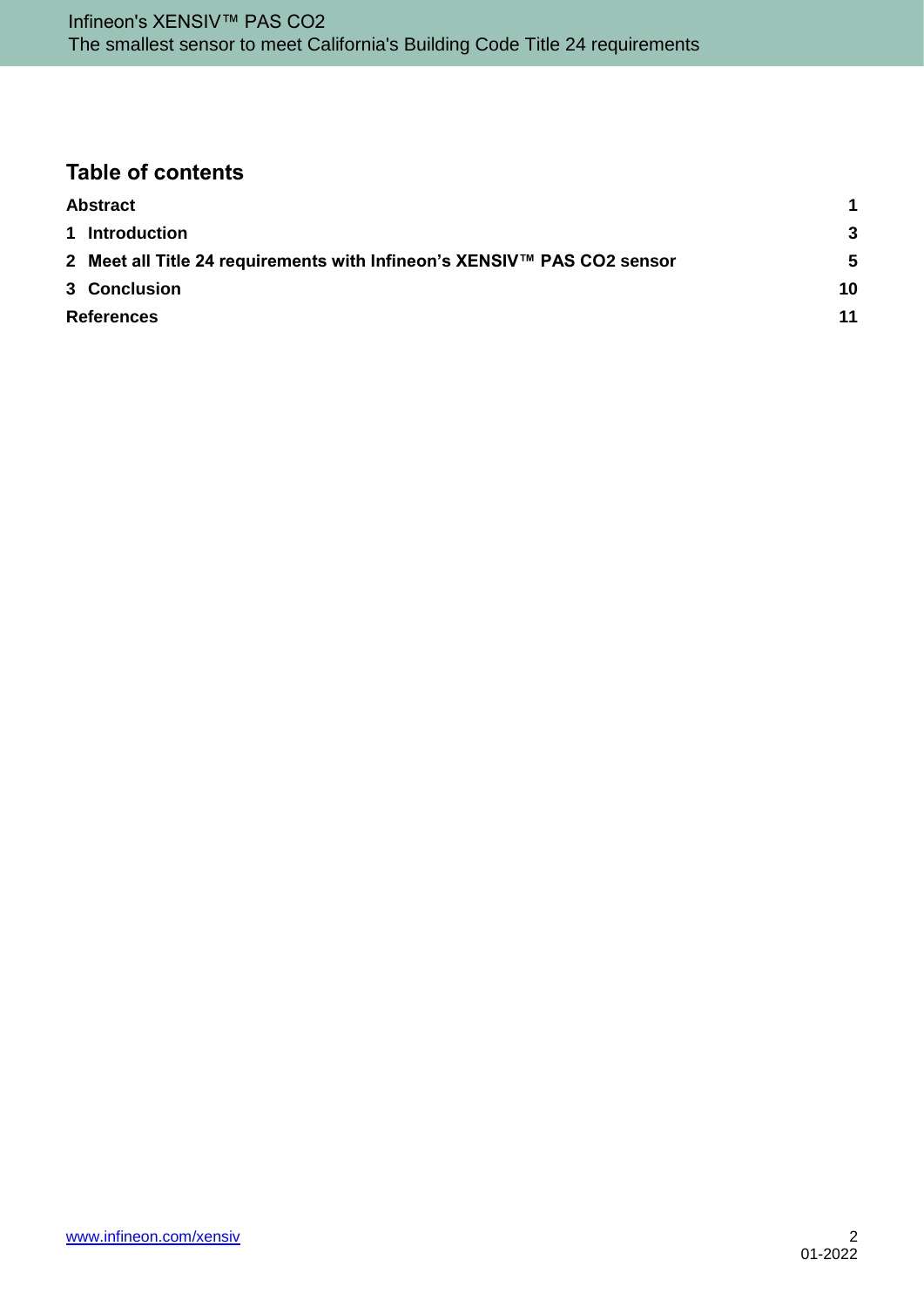# <span id="page-2-0"></span>**1 Introduction**

For over 40 years, California has been setting and continuously improving energy efficiency standards and code regulations for any and all structures in the state. California Code of Regulations Title 24, also referred to as California Building Standards Code (CBSC), is a collection of standards that help new, existing and remodeled properties (residential and public) safeguard the health and welfare of its occupants. Note that cities and counties that are obligated by state law to enforce the CBSC published in Title 24 of the California Code Regulation (CCR) as it applies to buildings are not subject to enforcement by state agencies. Title 24, Part 6 refers to the energy efficiency standards for residential and nonresidential buildings as well as additions, alterations, and new construction.

Title 24 has been established based on a set of different criteria, such as the standards adopted by states based on national model codes, which were adapted to meet California's conditions/requirements, and standards passed by the legislature that address requirements tailored to the needs of California.

The CBSC is a compilation of three types of building standards developed by various state agencies. Title 24 consists of 12 parts related to administrative, building, fire, residential, electrical, plumbing, mechanical, historical, green, existing codes, and referenced standard codes as well as energy codes. Part 6, also known as the California Energy Code, covers the requirements for Ventilation and Indoor Air Quality in section 120.1. Under this provision,  $CO<sub>2</sub>$  sensors must be installed in each room to meet set criteria of no less than 1 sensor per 10,000 square ft floor space. Infineon's cost-efficient, miniaturized, plug-and-play Photoacoustic Spectroscopy (PAS)  $CO<sub>2</sub>$  sensor is well-suited to ensure building designers and all new construction are up to code.

Provisions for CO<sub>2</sub>-based Demand Controlled Ventilation (DCV) have been part of California's building code (Title 24) since 1996 and became mandatory (for certain high-density applications) in 2005. CO<sub>2</sub> DCV is addressed in Title 24, section 120.1 (d).

In 2016, the Building Energy Efficiency Standards (BEES) outlined the need for air quality monitoring in areas that host an occupancy density greater than or equal to 25 people per 1,000 sqft. The demand for controlled ventilation in these areas calls for a  $CO<sub>2</sub>$  concentration of 600ppm or less<sup>1</sup>. \*

[Table 1](#page-3-0) illustrates ventilation airflow speed based on  $CO<sub>2</sub>$  concentration levels, assuming a confined area of 1,000 sqft with an occupancy rate of 10 people.

[www.infineon.com/xensiv](http://www.infineon.com/xensiv) 3 <sup>1</sup> NOTE: This requirement does not apply to healthcare, medical or social services buildings/areas, classrooms, offices or call centers that are multi-zone systems and continuously occupied during usual business hours.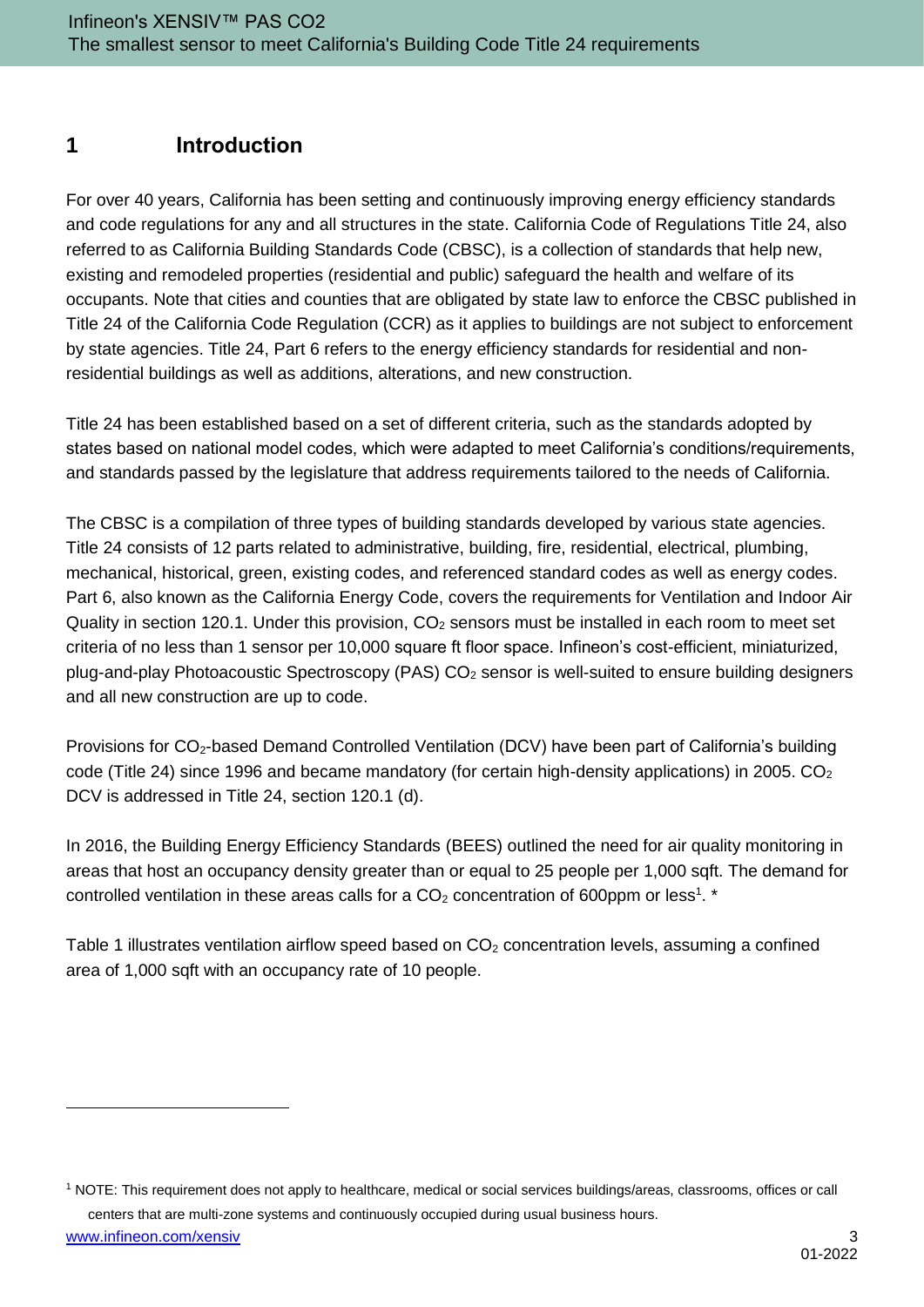| <b>Ventilation Status</b> | <b>CFM/person</b> | CO <sub>2</sub> concentration (ppm) |
|---------------------------|-------------------|-------------------------------------|
|                           | 5                 | 2,500                               |
| Under ventilated          | 10                | 1,500                               |
|                           | 15                | 1,100                               |
| Ideally ventilated        | 20                | 900                                 |
| Over ventilated           | 25                | 800                                 |
|                           | 30                | 750                                 |
|                           | 35                | 700                                 |
|                           | 40                | 650                                 |
|                           | 50                | 600                                 |
|                           | 100               | 500                                 |
|                           | Outside air       | 400                                 |

<span id="page-3-0"></span>**Table 1 CO<sup>2</sup> concentration vs. ventilation, CFM/person (cubic feet per minute per person). Source: Air Test Technologies**

As of January 1, 2020, all new buildings and altered/remodeled residential properties in California must also meet Title 24 compliance standards, which means every construction/building company must submit an official Title 24 report for approval. This report is a collection of forms that verify a building plan meets instated code regulations and energy efficiency standards. If a new or remodeling plan does not meet or exceed the required Title 24 standards, the construction company/contractor must alter them until compliance is achieved. Should a construction company put up a new structure (residential or public) or make alterations to an existing building that does not meet Title 24 standards, they could be fined by the state.

Under Title 24 DCV, suitable  $CO<sub>2</sub>$  sensors must meet the following requirements:

- $\rightarrow$  Be certified by the manufacturer to meet an accuracy of  $\pm 75$  ppm or less at 600 ppm and 1,000 ppm (e.g., maximum allowable  $CO<sub>2</sub>$  density for classrooms) concentration when measured at sea level and an ambient temperature of 25°C.
- $\rightarrow$  Be factory calibrated and certified by the manufacturer to require calibration no more than once every 5 years.
- $\rightarrow$  CO<sub>2</sub> levels outside the specified levels require the system to be able to provide a signal, which resets the air quality to a healthy level as required by Title 24 specifications; in other words, the monitoring sensor must be able to provide a signal that activates a ventilation system, which in turn provides the needed air exchange to achieve 600 ppm or better  $CO<sub>2</sub>$  level in the monitored space.
- $\rightarrow$  CO<sub>2</sub> sensors must be able to cover up to 10,000 sqft floor space with a minimum of one sensor for this space and with an installation height of 3 ft to 6 ft above occupant head levels.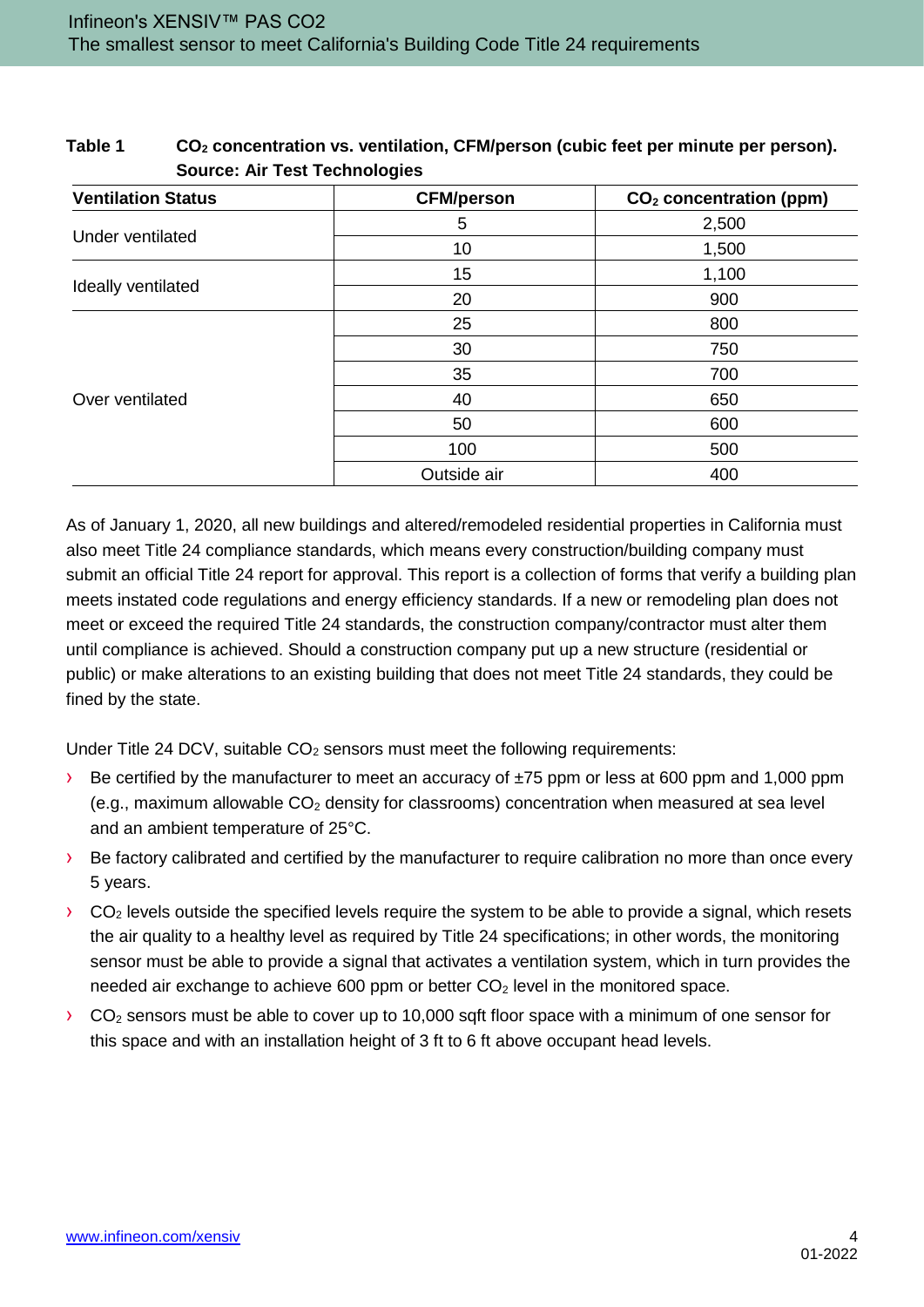# <span id="page-4-0"></span>**2 Meet all Title 24 requirements with Infineon's XENSIV™ PAS CO2 sensor**

With the stringent requirements of Title 24 in mind, Infineon conducted an in-depth analysis of their XENSIV™ PAS CO2 sensor specifications to determine whether the sensor meets all of the Title 24 requirements for California. [Table 2](#page-4-1) showcases critical findings related to the air quality accuracy for rooms/spaces of 1,000 sqft to 10,000 sqft.

| <b>Title 24 requirements</b> | XENSIV™ PAS CO2 Spec<br>(@ 1 meas/200 s) |                  | <b>Competitor</b> |                          |
|------------------------------|------------------------------------------|------------------|-------------------|--------------------------|
|                              | Zero Hour                                | 5 years          | Zero Hour         | 5 years                  |
| 600 ppm $\pm 75$ ppm         | $±48$ ppm                                | $\pm 57$ ppm     | $±70$ ppm         | $±118$ ppm               |
|                              |                                          | (meets Title 24) |                   | (does not meet Title 24) |
| 1000 ppm $\pm 75$ ppm        | $±75$ ppm                                |                  | $±170$ ppm        |                          |
|                              | $\pm 60$ ppm                             | (meets Title 24) | $±90$ ppm         | (does not meet Title 24) |

<span id="page-4-1"></span>

| Table 2 | Title 24 expectations for air quality accuracy |  |
|---------|------------------------------------------------|--|
|---------|------------------------------------------------|--|

Compared to other manufacturers on the market who claim Title 24 compliance, Infineon's XENSIV™ PAS CO2 actually does meet the criteria. The PAS CO2 gas sensor offers the best specifications available, easy-to-use handling (e.g., assembly process), and crucial  $CO<sub>2</sub>$  accuracy of  $\pm 75$  ppm with no need for manual calibration for 5 years.

It should be noted that competitors' sensors depict two drift specifications: 0.5 percent (typ.) and 2 percent (max.):

- › Considering 0.5 percent drift per year for the competitor's sensors, after 5 years, the total drift translates to 2.5 percent. At 600 ppm, the positive drift number will be  $+75$  ppm  $+15$  ppm = 90 ppm. With that, the competitor specifications range outside of the Title 24 requirements.
- › At 2 percent drift per year, its total drift after 5 years results in 10 percent. At 600 ppm, the positive drift number will be +75ppm +60ppm = 135ppm, which puts the competitor's sensor well outside the Title 24 requirements.

Any microcontroller used in an end application associated with sensors and ventilation systems can be triggered by a sensor to produce an I/O signal that will engage air conditioning and/or ventilation to ensure the monitored space offers acceptable air quality. [Figure 1](#page-5-0) is an example of an indoor HVAC unit with a CO<sub>2</sub> sensor that can be used to control ventilation through an indoor fan in order to lower the CO<sub>2</sub> level of the room.

Studies on the accuracy of deployed  $CO<sub>2</sub>$  sensors used for DCV in California indicate that a substantial fraction of CO<sub>2</sub> sensors has errors greater than what is specified in Title 24. 47 percent of sensors had errors greater than 75 ppm at a concentration of 760 ppm, and 40 percent of sensors had errors greater than 75 ppm at a concentration of 1,010 ppm (Fisk/Sullivan/Faulkner/Eliseeva, 2010). A significant fraction of sensors have much larger errors (e.g., larger than 300 ppm). These concentrations of 760 ppm and 1,010 ppm are typical of the setpoint concentrations at which DCV systems increase outdoor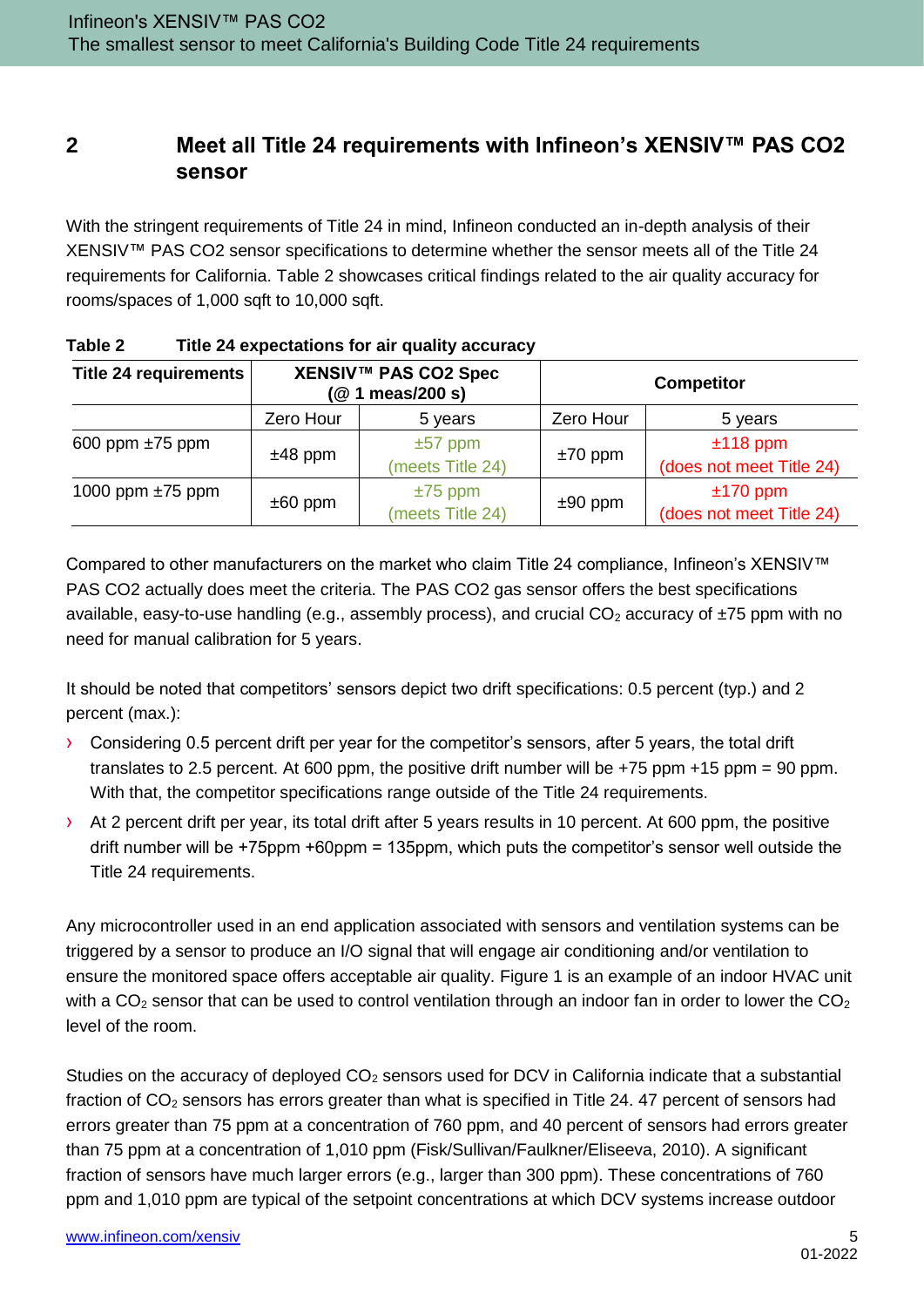air ventilation rates. Although the information from the aforementioned studies is 10 years old, based on these studies, many existing CO<sub>2</sub> sensors still do not meet current accuracy requirements for effective DCV implementations.



<span id="page-5-0"></span>**Figure 1 Indoor HVAC example with CO<sup>2</sup> sensor to monitor air quality in a room**

Infineon's XENSIV™ PAS CO2 sensor is a game-changer in this field. Based on Photoacoustic Spectroscopy (PAS) technology, the PAS CO2 sensor guarantees high performance  $(\pm 30 \text{ ppm} \pm 3$ percent of reading) in an exceptionally small form factor (14 mm x 13.8 mm x 7.5 mm). Its plug & play capabilities set an affordable new standard for high-volume applications. For more details, visit [www.infineon.com/CO2.](http://www.infineon.com/CO2)

The following figures (2 through 4) showcase air quality monitoring in home and office settings, as one would experience for single- and/or multi-person environments. Data in these figures were generated utilizing the XENSIV™ PAS CO2 Sensor2Go Evaluation platform. Click [here](https://www.infineon.com/cms/en/product/evaluation-boards/eval_pasco2_sensor2go/) for more detailed information regarding this evaluation kit.

[Figure 2](#page-6-0) shows  $CO<sub>2</sub>$  monitoring in a poorly ventilated space (air conditioning system turned off) during the day, with only 1 occupant present and the patio door open (see first dip in the curve), which made the  $CO<sub>2</sub>$  level drop significantly. The person in the room was approximately 1 ft to 2 ft away from the sensor at all times, working on a laptop with a regular breathing pattern. The back-end part of the curve indicates the occupant leaving the room, which causes the curve to retract from higher levels of  $CO<sub>2</sub>$  to a healthier (green) air quality in the room.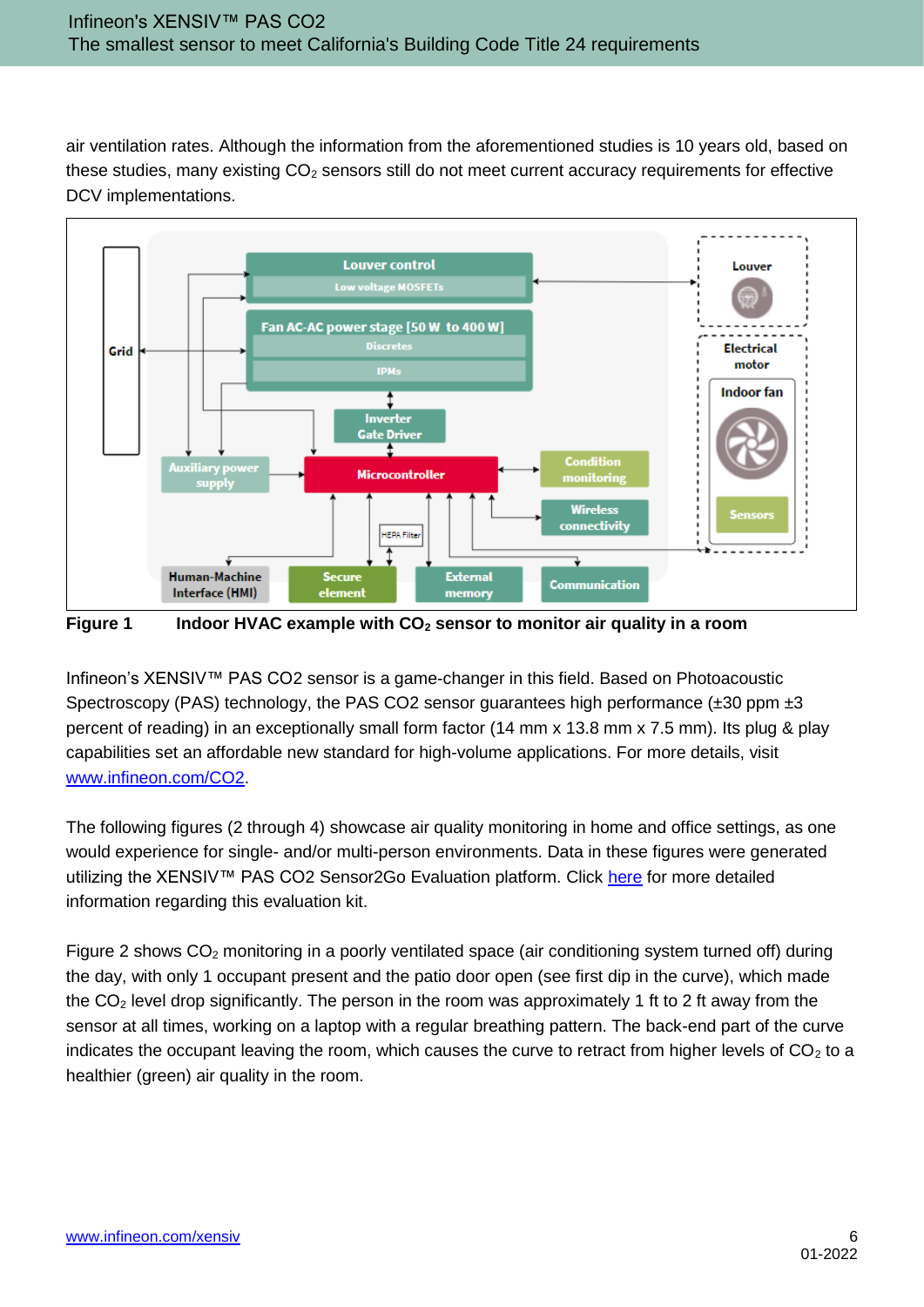

<span id="page-6-0"></span>[Figure 3](#page-6-1) displays  $CO<sub>2</sub>$  monitoring in an office setting with up to 3 occupants (masked and talking) present at all times in a 20 ft x 14 ft fully air-conditioned room. The starting air quality is at a lower level (fully air-conditioned and ventilated throughout the day) than [Figure 2](#page-6-0) but clearly shows an increase in  $CO<sub>2</sub>$  level when multiple individuals occupy the room. Note that during these readings, Infineon conducted tests that required opening the door regularly, which contributed to the higher quality of air even with three



<span id="page-6-1"></span>

people occupying the room.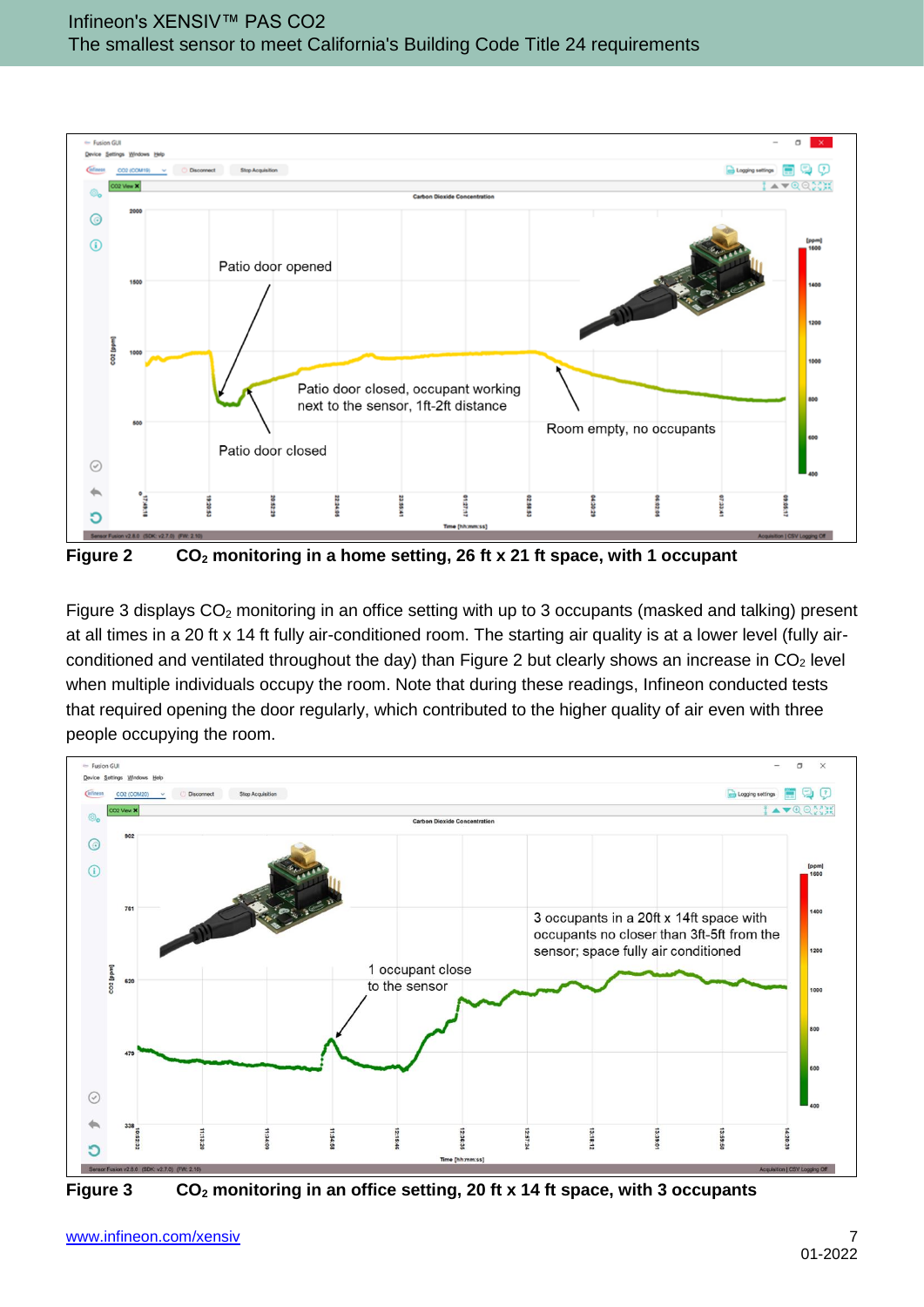[Figure 4](#page-7-0) shows more detailed measurements (than [Figure 2](#page-6-0) and [Figure 3\)](#page-6-1) using multiple conference rooms of various sizes, well-ventilated labs, and open cubicle spaces with occupancies of 5-18 individuals (fully masked) over the course of 6-7 hours. However, one can clearly see the  $CO<sub>2</sub>$  content increasing when presenters took their masks off for more than 5 minutes or when more people started joining in the limited meeting space. Readings were taken every minute with swift updates to the graph, as depicted in [Figure 4.](#page-7-0) This kind of monitoring becomes very important in smaller settings with increased occupancy and clearly shows the need for enhanced airflow.



<span id="page-7-0"></span>**Figure 4 CO<sup>2</sup> monitoring in different office settings with up to 18 occupants**

The data in [Figure 5](#page-8-0) was taken at a local bowling alley with about 35-40 masked persons occupying a rather large space. Most individuals gathered around the seating area near the bowling lanes. The typical bowling lane measures about 60 ft in length and 3.5 ft in width. The bowling venue where these measurements were taken included 10 lanes plus a spacious seating/resting and entertainment area behind the lanes. The total monitored space for these measurements included at a minimum 80-100 ft in length and 60-70 ft in width, making the area around 4,800 sqft to 7,000 sqft.

The peaks in the  $CO<sub>2</sub>$  levels (see specified areas in [Figure 5\)](#page-8-0) indicate close proximity of one or more persons to the sensor, as the sensor was placed on the back/arm-rests of the seating/resting area closest to the bowling lanes.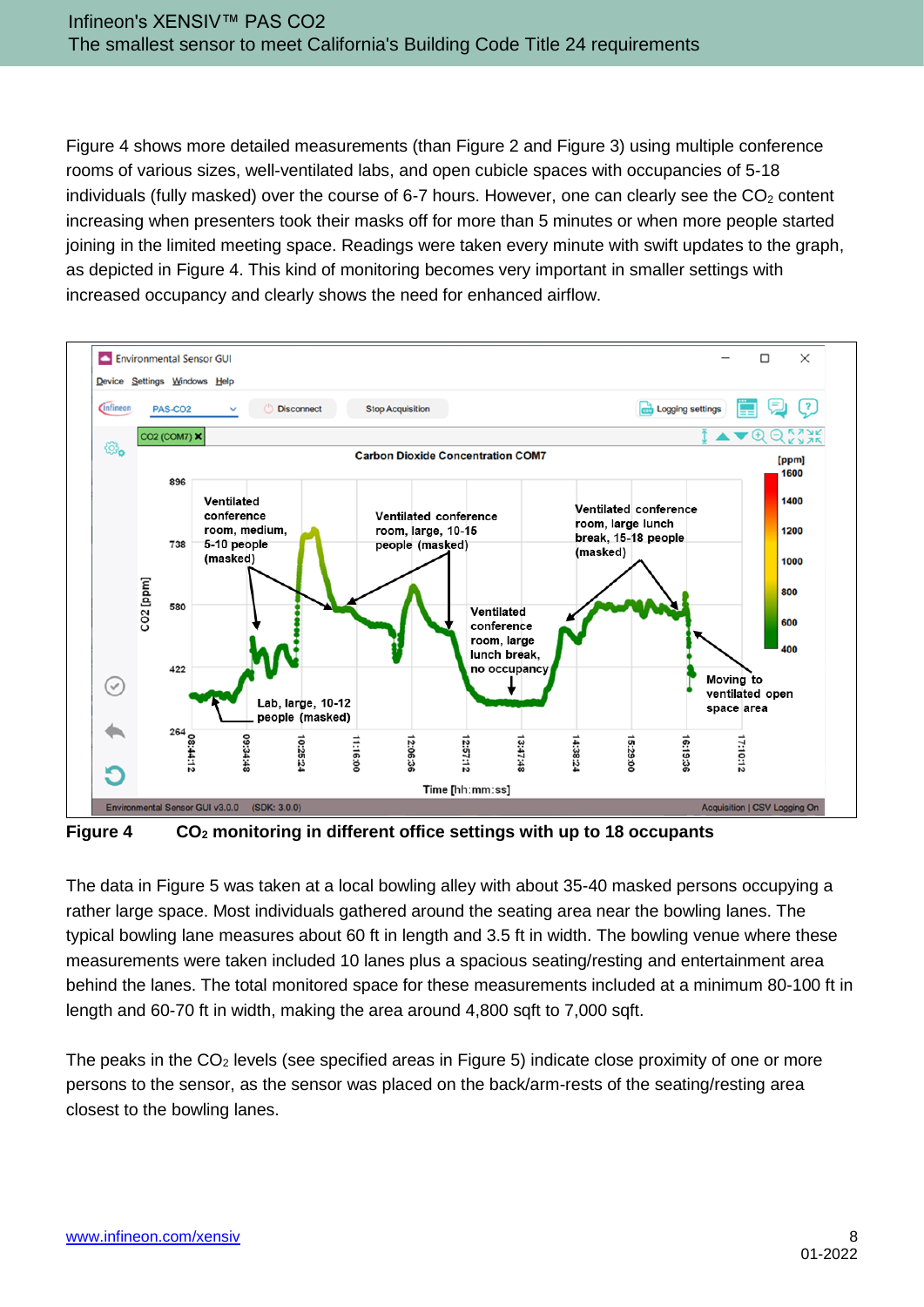

<span id="page-8-0"></span>**Figure 5 CO<sup>2</sup> monitoring @ Big Al's Bowling Alley in Milpitas, CA (space size estimated 4,800-7,000 sqft with an occupancy of 35-40 masked individuals)**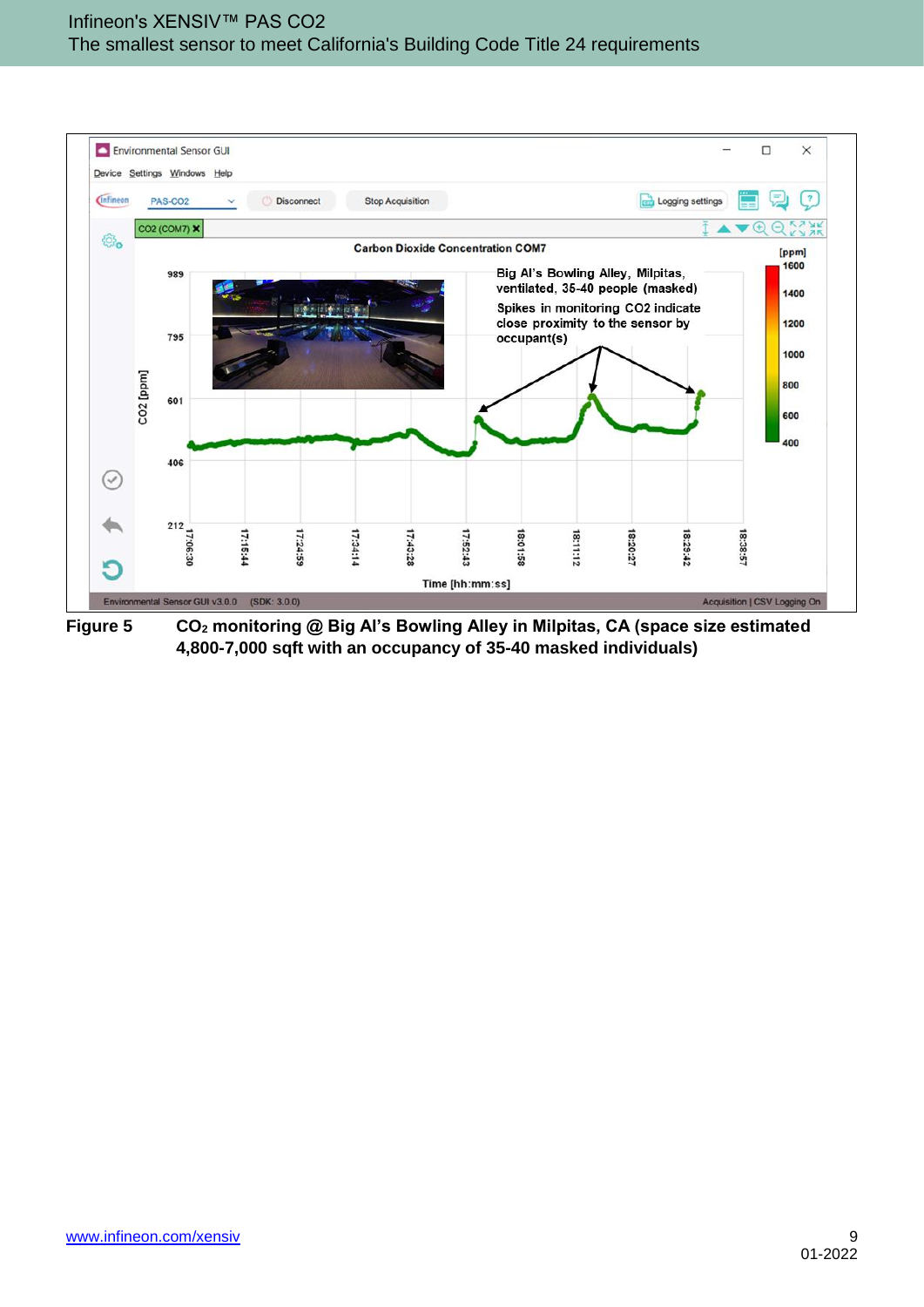# <span id="page-9-0"></span>**3 Conclusion**

The California Energy Code (Title 24, Part 6) has stringent performance requirements for DCV, which emphasizes both HVAC energy savings and indoor air quality. Infineon's PAS CO2 is the only gas sensor on the market today that meets all of California's Title 24 mandatory building code requirements.

Monitoring your home, office, or public space with Infineon's XENSIV™ PAS CO2 sensor will not only assist with the optimization of the air quality in that environment, but it will also improve building energy consumption, reduce its carbon footprint, as well as increase occupant productivity (lower  $CO<sub>2</sub>$  levels enhance concentration, focus, and cognitive abilities).

Measure what matters with Infineon's XENSIV™ PAS CO2 sensor for improved health, productivity, and overall well-being. To find out more, make sure to visit [www.infineon.com/xensiv](http://www.infineon.com/xensiv)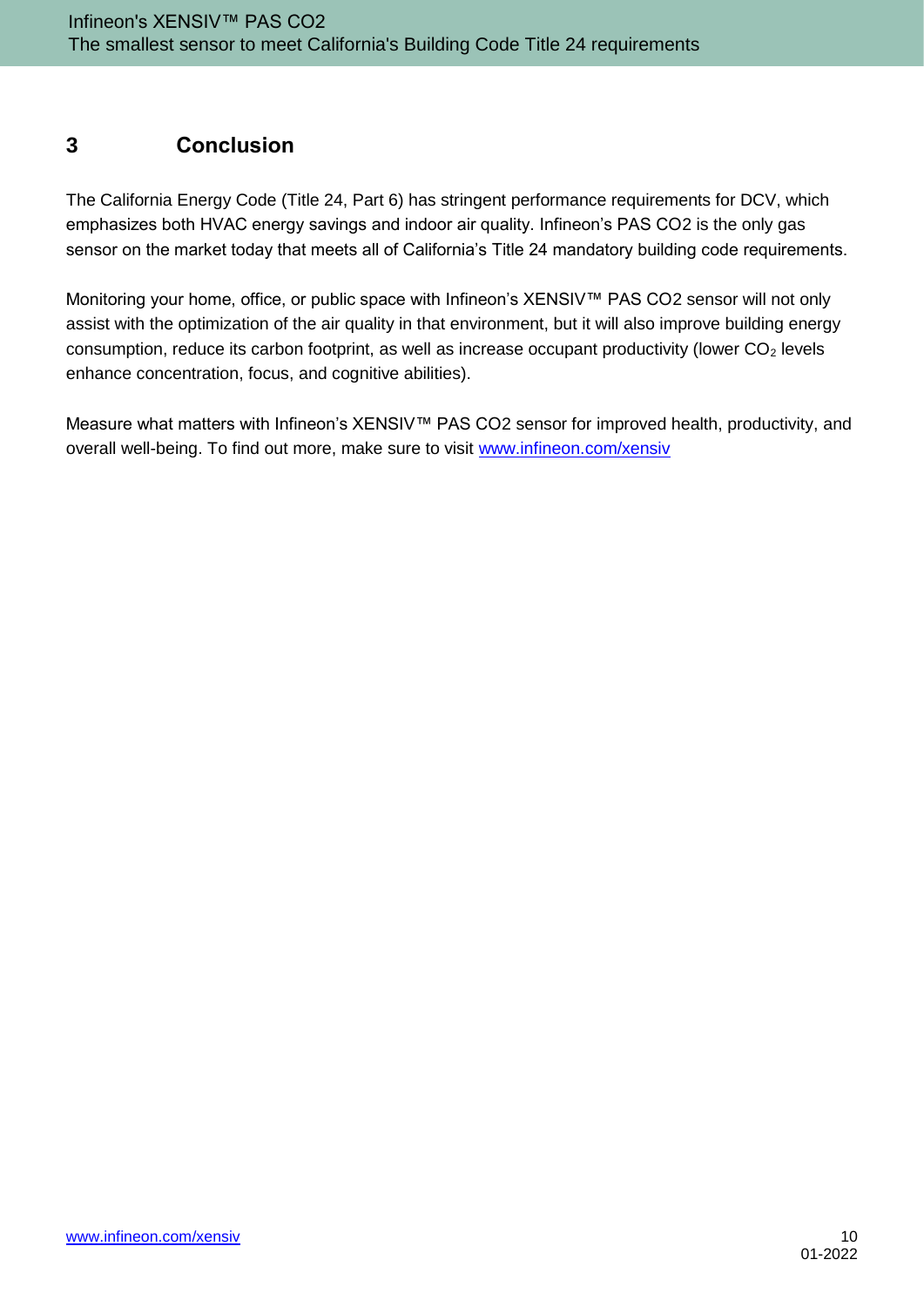### <span id="page-10-0"></span>**References**

- [1] Bazant et al. (2021). Monitoring carbon dioxide to quantify the risk of indoor airborne transmission of COVID-19,<https://bit.ly/3gpgLnf>
- [2] Blocken et al. (2021). Ventilation and air cleaning to limit aerosol particle concentrations in a gym during the COVID-19 pandemic, Build Environ,193:107659,<https://bit.ly/32Bn8f8>
- [3] Hartmann, A., and Kriegel, M. (2020). Risk assessment of aerosols loaded with virus-based on CO2-concentration. Technische Universität Berlin,<https://bit.ly/3gmfPQh>
- [4] Pant et al. (2021). A Smart CO<sub>2</sub>-Based Ventilation Control Framework to Minimize the Infection Risk of COVID-19 In Public Buildings,<https://bit.ly/3avWdFT>
- [5] Peng, Z., and Jimenez, J. L. (2021). Exhaled CO<sub>2</sub> as a COVID-19 Infection Risk Proxy for Different Indoor Environments and Activities, Environmental Science & Technology Letters, Article ASAP, <https://bit.ly/3tvESo1>
- [6] Schade, W., Reimer, V., Seipenbusch, M., and Willer, U. (2021). Experimental Investigation of Aerosol and CO<sub>2</sub> Dispersion for Evaluation of COVID-19 Infection Risk in a Concert Hall, Int. J. Environ. Res. Public Health, 18(6): 3037,<https://bit.ly/2QG1fbx>
- [7] Fisk W.J., Sullivan D.P., Faulkner D., Eliseeva E. (2010). CO<sub>2</sub> Monitoring for Demand Controlled Ventilation in Commercial Buildings, Report to the California Energy Commission Public Interest Energy Research Program,<https://www.osti.gov/servlets/purl/983161>
- [8] https://en.wikipedia.org/wiki/California Building Standards Code
- [9] <https://www.dgs.ca.gov/BSC/Codes>
- [10] [https://energycodeace.com/site/custom/public/reference-ace-](https://energycodeace.com/site/custom/public/reference-ace-2016/index.html#!Documents/section1201requirementsforventilation.htm)[2016/index.html#!Documents/section1201requirementsforventilation.htm](https://energycodeace.com/site/custom/public/reference-ace-2016/index.html#!Documents/section1201requirementsforventilation.htm)
- [11] [https://www.infineon.com/cms/en/product/evaluation-boards/eval\\_pasco2\\_sensor2go/](https://www.infineon.com/cms/en/product/evaluation-boards/eval_pasco2_sensor2go/)
- [12] [https://www.electronicdesign.com/technologies/test-measurement/article/21181523/infineon](https://www.electronicdesign.com/technologies/test-measurement/article/21181523/infineon-technologies-carbondioxide-sensor-helps-reduce-risk-of-covid19-transmission-indoors)[technologies-carbondioxide-sensor-helps-reduce-risk-of-covid19-transmission-indoors](https://www.electronicdesign.com/technologies/test-measurement/article/21181523/infineon-technologies-carbondioxide-sensor-helps-reduce-risk-of-covid19-transmission-indoors)
- [13] [https://www.energy.ca.gov/sites/default/files/2021-06/CEC-400-2018-020-CMF\\_0.pdf](https://www.energy.ca.gov/sites/default/files/2021-06/CEC-400-2018-020-CMF_0.pdf)
- [14] [https://airtesttechnologies.com/support/reference/note1.pdf#:~:text=Provisions%20for%20CO2%20](https://airtesttechnologies.com/support/reference/note1.pdf#:~:text=Provisions%20for%20CO2%20based%20ventilation%20control%20%28also%20called,is%20addressed%20in%20Section121%20%28C%29%20of%20title%2024) [based%20ventilation%20control%20%28also%20called,is%20addressed%20in%20Section121%20](https://airtesttechnologies.com/support/reference/note1.pdf#:~:text=Provisions%20for%20CO2%20based%20ventilation%20control%20%28also%20called,is%20addressed%20in%20Section121%20%28C%29%20of%20title%2024) [%28C%29%20of%20title%2024](https://airtesttechnologies.com/support/reference/note1.pdf#:~:text=Provisions%20for%20CO2%20based%20ventilation%20control%20%28also%20called,is%20addressed%20in%20Section121%20%28C%29%20of%20title%2024)
- [15] <https://energyanalysis.lbl.gov/publications/co2-monitoring-demand-controlled>